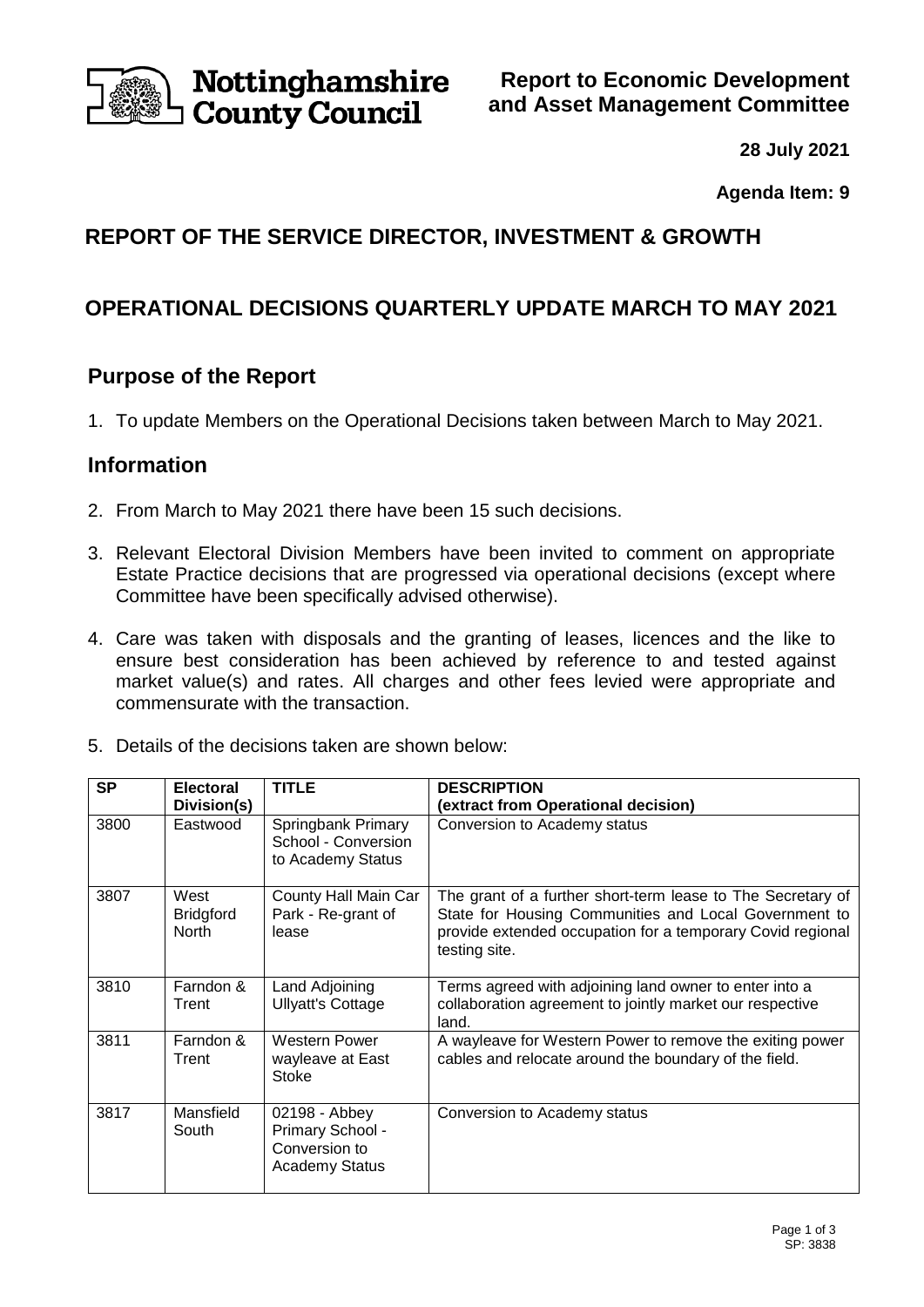| 3818 | <b>Beeston</b><br>Central and<br>Rylands      | 01301 - John Clifford<br>Primary & Nursery<br>School - Conversion<br>to Academy Status               | Conversion to Academy status                                                                                                                                                                                                                                                                                                                                                         |
|------|-----------------------------------------------|------------------------------------------------------------------------------------------------------|--------------------------------------------------------------------------------------------------------------------------------------------------------------------------------------------------------------------------------------------------------------------------------------------------------------------------------------------------------------------------------------|
| 3755 | Cotgrave                                      | Licence for coffee<br>concession in<br><b>Cotgrave Country</b><br>Park                               | Licence for a three year period to site a coffee concession<br>at Cotgrave Country Park, with the aim of generating<br>additional income for the park and providing an amenity for<br>site users.                                                                                                                                                                                    |
| 3806 | Radcliffe on<br>Trent                         | 00114 Lees Barn<br>Farm - Tollerton<br>Allotments - RPI<br><b>Rent Review</b>                        | In accordance with the lease made between the<br>Nottinghamshire County Council and Tollerton Parish<br>Council, the Rent was reviewed based on Retail Price<br>Index.                                                                                                                                                                                                               |
| 3819 | Ollerton                                      | Unit 1, Trent Court,<br><b>Boughton Industrial</b><br>Estate - landlord's<br>waiver                  | The tenant of this property wishes to install machinery at<br>this property; the machinery is owned by a third party and<br>subject to a hire purchase agreement with the tenant. The<br>waiver prevents the Council from taking possession of the<br>machinery should the tenant breach its lease terms and<br>possession of Unit 1 Trent Court is sought by the County<br>Council. |
| 3808 | Cotgrave                                      | Cadent Gas:<br>Easement at<br><b>Cotgrave Candleby</b><br>Lane School                                | An easement for Cadent Gas to replace the existing gas<br>main at Candleby Lane School, Cotgrave                                                                                                                                                                                                                                                                                     |
| 3826 | Arnold<br>South                               | Lease of<br>accommodation at<br>Sir John Robinson<br>House                                           | Terms are agreed for a 10 year lease of space surplus to<br>the needs of the Council.                                                                                                                                                                                                                                                                                                |
| 3815 | Toton,<br>Chilwell<br>and<br>Attenborou<br>gh | Toton lane land -<br>Grant of new 2 year<br><b>Farm Business</b><br>Tenancy for<br>agricultural land | The grant the existing cropping licensee a new 2 Year Farm<br>Business Tenancy at a revised rent to run from expiry of the<br>existing cropping licence (Sept 2020).                                                                                                                                                                                                                 |
| 3822 | West<br><b>Bridgford</b><br>North             | <b>County Hall</b><br>wayleave to Virgin<br>Media                                                    | IT has been working on re-routing services away from the<br>Data Centre in readiness for the demolition. In preparation<br>for this work our network provider has instructed Virgin<br>Media to provide an additional circuit through existing<br>ducting in the grass verge in front of County Hall.                                                                                |
| 3825 | Worksop<br>West                               | Land at Coach Road,<br>Shireoaks - new<br>grazing tenancy                                            | Following the previous tenant providing notice to quit the<br>property, the property has been marketed to let by informal<br>tender and terms are agreed with a new tenant for a 3 year<br>term.                                                                                                                                                                                     |
| 3834 | Misterton                                     | Misson Primary<br>School - lottery<br>funding                                                        | Misson Primary School has successfully applied for Lottery<br>funding to carry out improvement works on the school site<br>and the Council has been asked to be the accountable body<br>for the funding.                                                                                                                                                                             |

### **Other Options Considered**

6. Reduce the number of transactions that can be progressed by means of operational decisions, this would lead to a loss of the current advantages outlined within the report which could prove problematic from a governance perspective. Lack of clarity on operational decisions may create uncertainty on whether a legal contract can be concluded without a committee decision.